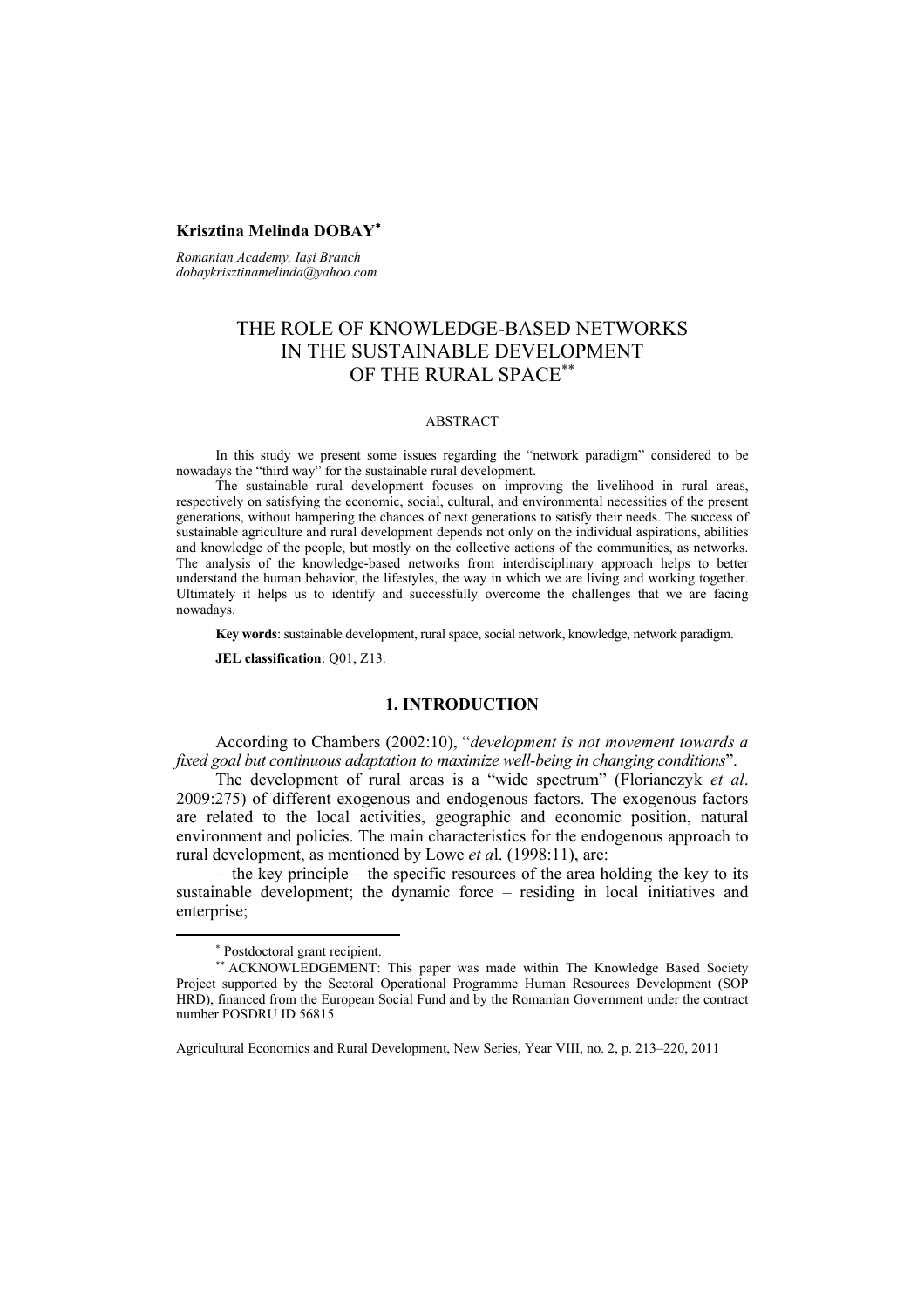– function of rural areas – diverse service economies; major rural development problems like the limited capacity of areas and social groups to participate in economic and development activity;

– the focus of rural development – capacity building (skills, institutions and infrastructure) and overcoming social exclusion.

Over the time, the rural areas changed their economic functions as different countries suffered losses of primary sector employment. Multifunctionality and endogenous factors became the driving forces for rural development. According to OECD (2006), the shift from the old approach to the new rural paradigm is characterized as follows (Table 1):

|                          | Old approach                                                 | New approach                                    |
|--------------------------|--------------------------------------------------------------|-------------------------------------------------|
| <i><b>Objectives</b></i> | Equalization, farm income, farm                              | Competitiveness of rural areas, valorization of |
|                          | competitiveness                                              | local assets, exploitation of unused resources  |
| Key target sector        | Various sectors of rural economies (ex. Rural<br>Agriculture |                                                 |
|                          |                                                              | tourism, manufacturing, ICT industry etc.)      |
| Main tools               | <b>Subsidies</b>                                             | Investments                                     |
| Key actors               | National governments, farmers                                | All levels of government (supranational,        |
|                          |                                                              | national, regional, and local), various local   |
|                          |                                                              | stakeholders (public, private, NGOs)            |

*Table 1*  The New Rural Paradigm

Source: OECD (2006:15).

It is widely agreed that one of the sources of the endogenous development ideas was generated from increasing awareness that a conserved countryside must be socially viable and dependent on the vitality of rural communities. Thus, "the sustainability concept seeks to bridge not only the conventional divide between economic development and environmental protection but also embraces the viability of localities and communities on which the maintenance of both the environment and economic activity ultimately depends" (Redclift and Norgaard, cited by Lowe *et al*. 1998:12).

The "sustainable development" concept was introduced for the common use by the Brundtland commission in 1987, and defined as "meeting the needs of the present without compromising the ability of future generations to meet their own needs" and, also, as "a process of change in which the exploitation of resources, the direction of investments, the orientation of technological development and institutional change are all in harmony and enhance both current and future potential to meet human needs and aspirations" (Brundtland, 1987).

According to Newman and Dale (2006), due to the complexity of the sustainable development issues, communities from rural areas "find it a struggle to adequately engage the issues at hand".

But how can we overcome the more and more complex development issues?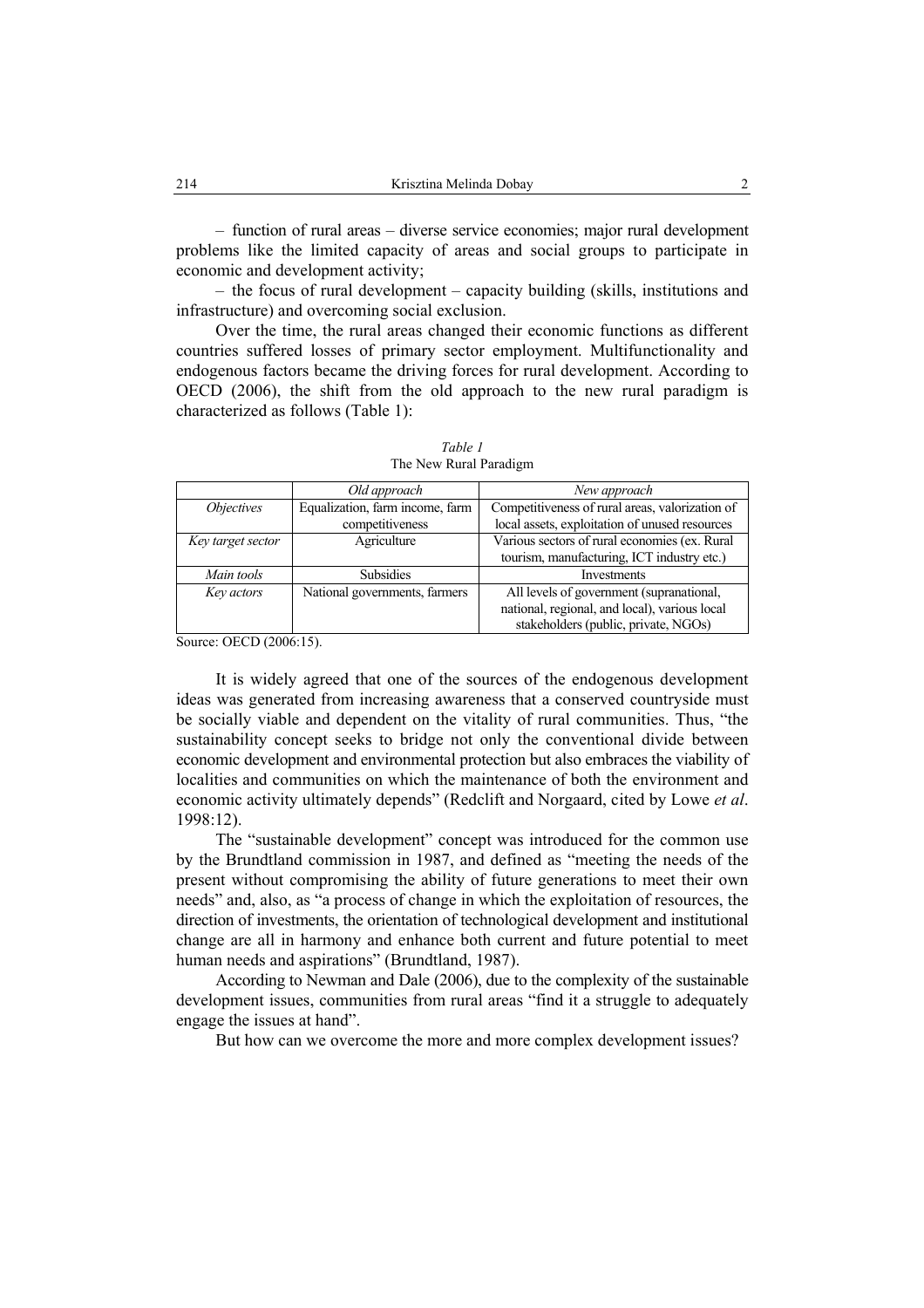### **2. CONCEPTUAL EVOLUTION STAGE**

One of the main powerful means of distributing knowledge that can help the communities to overcome development issues are the networks. The network concept is considered to be "one of the defining paradigms of the modern era" (Kilduff and Tsai, 2003:13) as in fields like sociology, anthropology, biology, linguistics and physics, it has been "repeatedly invoked" for more than a century. In its simplest meaning, a network may be defined as an interconnected system of things or people. A social network is a structure comprising nodes (usually individuals or organizations) that are held together by one or several types of ties-relations (values, visions, ideas, friendship, financial transactions, trade, etc).

Let us see what kind of knowledge we are speaking about that can be distributed through networks.

From antiquity, different meanings for the term "knowledge" were identified (Bettina, 2006:10):

- *Episteme* knowledge about common and collective agreements; concrete knowledge about something which can be easily passed to the next generation;
- *Techne* ability or practical capacity, knowledge about how to handle tasks and exercises;
- *Phronesis* intuitive knowledge like wisdom, which is combined with personal experiences and with a specific social attitude, which cannot be easily passed to other people;
- *Métiers* knowledge which is based on personal experiences and social practices, a specific type of cleverness and individual brilliancy, developed by a person in a specific context; cannot be easily passed to other persons.

Bruckmeier and Tovey (2008:268) consider that there are three different forms of knowledge which influence sustainable rural development:

- 1. scientific knowledge is characterized by the logics of abstraction, generalization and universalistic thinking, but from the sustainable development approach it is more likely expert or technological knowledge;
- 2. managerial or organizational knowledge might be management of natural resources; management of policy programs including the co-ordination of actors and institutions, management of processes of change and development aiming at integrated and sustainable development;
- 3. local or lay knowledge might include traditional skills or practices, indigenous cultural understanding of natural and social processes, experiential knowledge built on experiment and observation.

From the social network analysis approach, tacit knowledge – understood as the sort of knowledge that we use to manage our interactions with other people and is created through the normal processes of socialization as knowledge held by the members of the society – is the most significant in its effect on local cohesion and trust. According to Khan, Rifaqat and Kazmi (2007:5) "trust creates social cohesion and gives meaning to and sustains the network". Trust is increasing according to the number of connections one has, as people gain knowledge about others. In the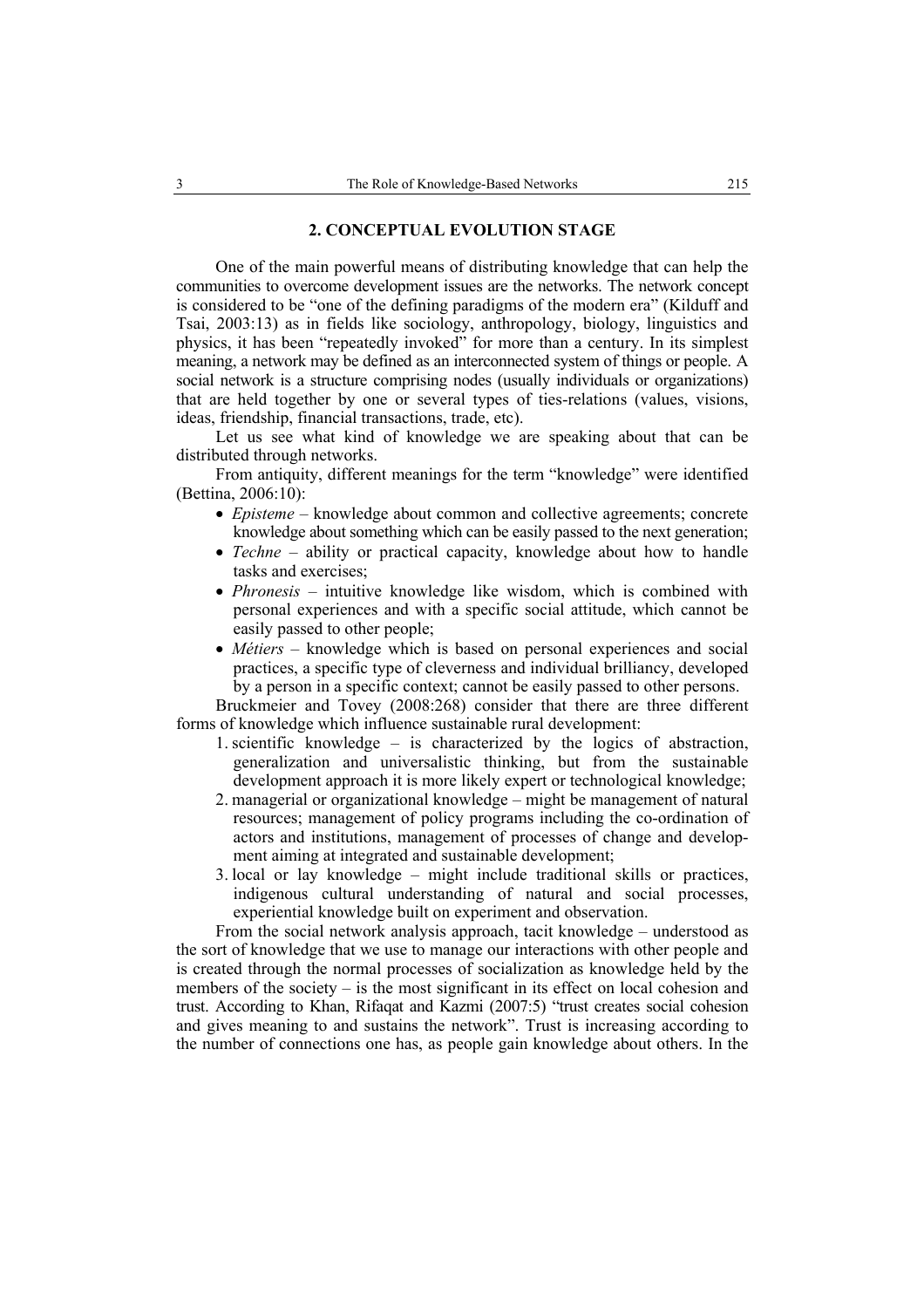same time, "trust allows us to form relationships with others and to depend on others especially when we know that no outside force compels them to give us such things" (McLeod 2011).

Economic transactions also require trust, which is not generated by the transactions themselves but "originates in the social relationships and social networks which surround these" (Bruckmeier and Tovey 2008:273). Some authors (i.e. Millar and Choi 2009) distinguish "sub-networks" as smaller groups within networks which are characterized by shared norms; these sub-networks provide the basis for the creation, sharing and the transfer of tacit knowledge, also having high level of trust.

Lay knowledge is knowledge about "objective reality" and it is considered to be local type knowledge because refers to empirical knowledge about natural processes and local eco-systems or how to produce a certain "craft" like a local meal, pottery, cultural activities etc.

# **3. MATERIAL AND METHOD**

From the methodological point of view, the study is based on two types of approaches. The first approach is theoretical and is based on information collected during the inventory regarding the conceptual definitions of sustainable development, knowledge, network, social network and knowledge-based networks. The second approach is based on intervention type research and on observation. The case study is build up on personal observation of the regional organic honey sector for more than six years (2001–2007). In this period of time, the intervention type research consisted in implementing projects with complementary topics (promoting marketing associations, promoting organic farming) targeting mainly the same area (the North-East Development Region of Romania, with high focus on Bacău County).

## **4. RESULTS AND DISCUSSIONS**

For farmers it is very important to be part of a group/network because, in the global economy, the lay knowledge is not always enough to ensure economic efficiency and competitive advantage. Being member of a group, usually more likely a sub-network, they do not have to assume the risk of innovative technologies individually. "While the technology is being tested on his/her farm, the farmer will be able to turn to the group for help if needed. …An indirect benefit of working within groups is that members are able to select within their own ranks the people are most likely to accept and to be willing to assume the risk of the technology" (de Haan 2001:73).

The benefits of knowledge-based networks for farmers and, generally speaking, for the sustainable rural development are important. For a better understanding of these benefits for the rural areas, we present a case study on this issue.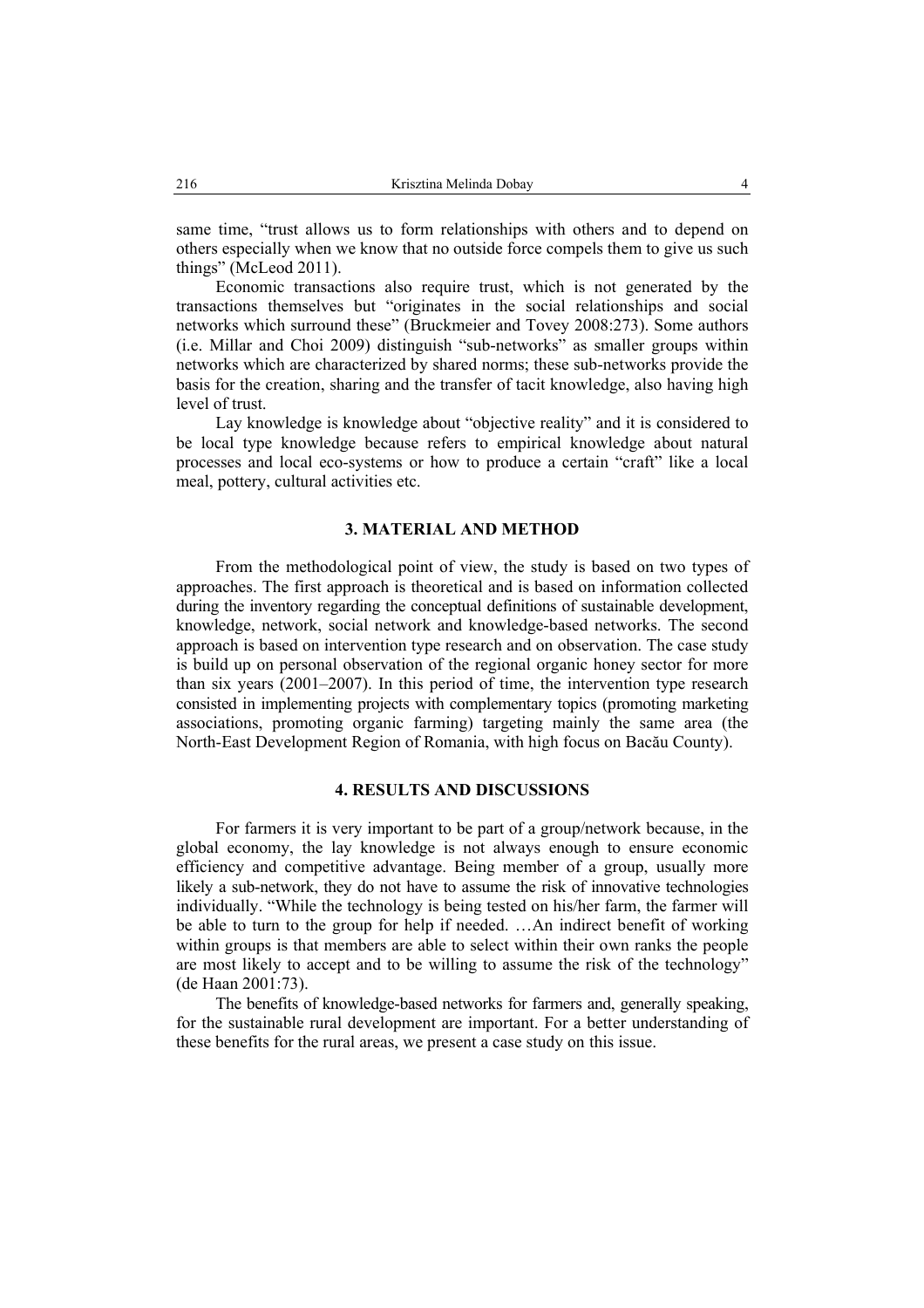### *Umbrella type sub-networks. Case study: Organic beekeeping in Romania*

Romania has a long tradition in beekeeping due to the varied flora and a favorable climate. According to the specialists from the Ministry of Agriculture and Rural Development, the natural potential of Romania ensures conditions for at least 2 million bee families (in 2008 there were 1,109 million bee families). The absence of industrial development at the foothills of the Carpathians Mountains and the history of using few chemicals in agriculture makes Romania a relatively easy country to certify organic production.

The number of organic certified beekeepers is constantly increasing each year. While in 2006 Romania produced 1242 tons of organic honey, in 2008 the production reached 2650 tons. The exports of organic honey increased from 755 tons in 2006 to 1280 tons in 2008.

In 2008, there were 588 beekeepers who were certified for producing organic honey, as presented in Table 2.

Considering the number of certified organic beekeepers per counties, we can notice that the most active are Mureş, Bacău, Braşov and Alba counties. Although, in each county of Romania there is a formal association of beekeepers (ACA), as branch office of the National Beekeepers Association, their activity depends on the personal abilities and skills of the managers from each county and on the willingness of the members to co-operate.

One of the main reasons for the development of organic beekeeping in Bacău County, for instance, was the opportunity arising from the implementation of several projects funded by different international donors. The personal skills of the ACA manager, who is also Professor with Ph.D. Degree in Biology possessing scientific knowledge, and with high abilities in interpersonal relationships, made it possible all the interventions in that particular area. Initially, a demonstrative plot for organic beehives was established – 10 beehives; brochures were elaborated and distributed on the technology of producing organic honey and training courses on organic apiculture were initiated (World Bank and Ministry of Agriculture and Rural Development funded project); then a honey processing and wax producing company was established (Romanian Social Development Fund) followed by a first project on certifying beekeepers under umbrella certification for ACA members and providing technical assistance (USAID-MASHAW project). Finally the USAID project "Romania Agribusiness Development Activity" (USAID, 2007) helped the beekeepers providing support for a larger number of beekeepers for obtaining organic certification (2.500), facilitating access to international trade on organics (BioFach) and building up facilities for processing and bottling organic honey.

In this case, an informal sub-network of beekeepers was created, which developed from about 30 members, up to 2,500 members in less than 5 years. For the organic movement it was a significant achievement.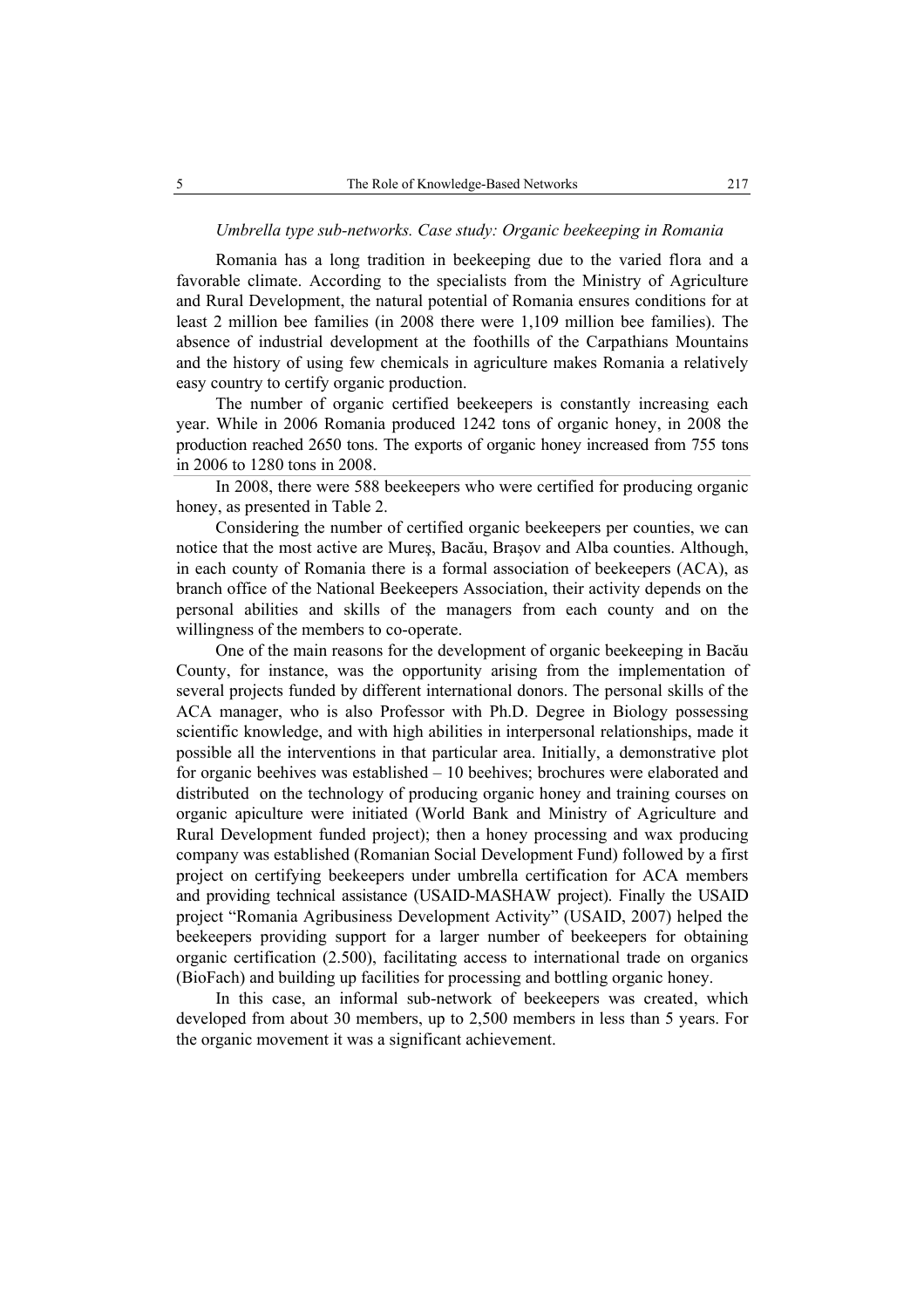| County                        | Number of certified organic beekeepers |
|-------------------------------|----------------------------------------|
| Alba                          | 45                                     |
| Arad                          | 19                                     |
| Argeş                         | 10                                     |
| Bacău                         | 62                                     |
| Bihor                         | 15                                     |
| Bistrița-Năsăud               | 16                                     |
| Botoșani                      | 7                                      |
| Brașov                        | 60                                     |
| <b>Brăila</b>                 |                                        |
| Buzău                         | $\overline{1}$                         |
| Caraș-Severin                 | $\overline{2}$                         |
| Călărași                      | 6                                      |
| Clui                          | 5                                      |
| Constanța                     | $\overline{6}$                         |
| Covasna                       | $\overline{a}$                         |
| Dâmbovița                     | 7                                      |
| Dolj                          | 9                                      |
| Galați                        | $\overline{\mathbf{3}}$                |
| Giurgiu                       |                                        |
| Gorj                          | $\overline{21}$                        |
| Harghita                      | $\overline{20}$                        |
| Hunedoara                     | $\overline{38}$                        |
| Ialomița                      | $\overline{\phantom{0}}$               |
| Iași                          | 8                                      |
| Ilfov                         | $\overline{a}$                         |
| Maramureş                     | 5                                      |
| Mehedinți                     | $\mathbf{1}$                           |
| <b>Bucharest municipality</b> | $\overline{a}$                         |
| Mureș                         | 79                                     |
| Neamț                         | 5                                      |
| O <sub>l</sub>                | $\overline{1}$                         |
| Prahova                       | 10                                     |
| Satu Mare                     | $\overline{6}$                         |
| Sălaj                         | $\overline{17}$                        |
| Sibiu                         | 11                                     |
| Suceava                       | $\overline{35}$                        |
| Teleorman                     |                                        |
| Timiş                         | $\overline{2}$                         |
| Tulcea                        | 33                                     |
| Vâlcea                        | $\mathbf{1}$                           |
| Vaslui                        | 8                                      |
| Vrancea                       | 10                                     |
| <b>TOTAL</b>                  | 584                                    |

*Tabel 2*  Organic honey producers per counties

Source: Tanasă *et al*. 2010:174–175.

As a network, it combines both bonding type ties (the beekeepers) and bridging type ties (vertical integration with other "actors" from the supply chain – producer, certifier, processor, distributor and buyer).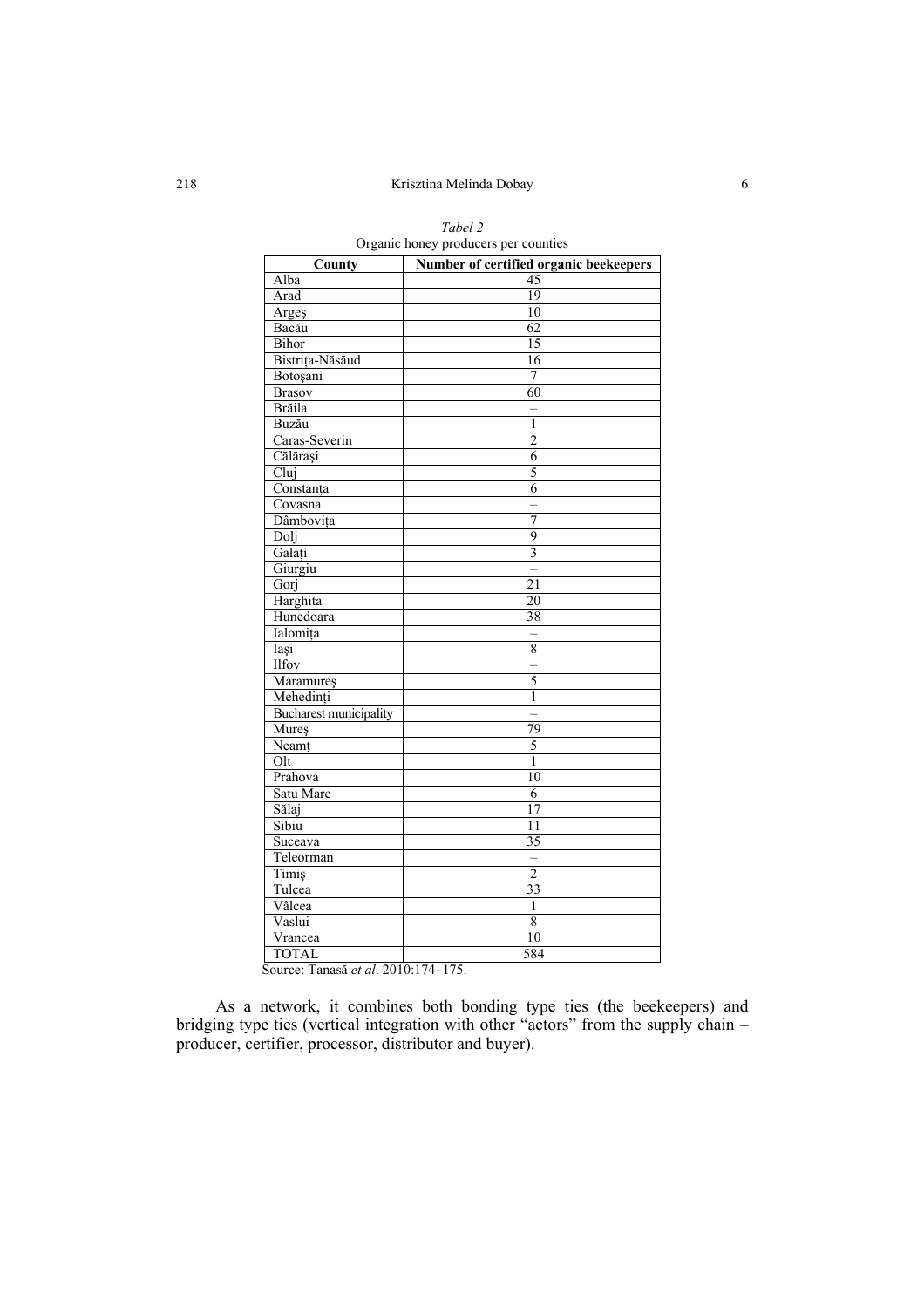### **5. CONCLUSIONS**

Networks are a powerful means of distributing knowledge and increasing access to different type of resources. In the meantime, knowledge-based networks have an important role as territorial cohesion factors. Here are some arguments for considering knowledge-based networks territorial cohesion factors (Karlsson and Johansson 2004):

- regions are increasingly regarded as the important nodes of innovation, production, consumption, trade and decision-making;
- innovation is a localized process and innovation systems tend to be bounded within functional systems:
- exchange of complex knowledge demands face-to-face interaction;
- people interact in close geographical proximity;
- geographical proximity strongly influences the durability of interaction links by reducing the costs of maintaining them.

Sustainable development is facilitated by maintaining diverse and active knowledge-based networks.

Maintaining complex and active networks is vital in sustainable development because (Newman and Dale 2007:81):

- are multi-scaled and have connections to broader level of society;
- are constantly evolving requiring flexible and open engagement process;
- require deliberately designed trans-disciplinary processes involving experts, government and local stakeholders.

The "network paradigm" in rural development means bridging endogenous and exogenous approaches. The "third way" provides a "dynamic and flexible structure to integrate the internal and external factors that will promote greater innovation and improved rural development even in remote areas" (Nemes 2005:8).

### **REFERENCES**

- 1. ADB (2007), *Moving Toward Knowledge-Based Economies: Asian Experiences*, Technical Note, Regional and Sustainable Development Department, Asian Development Bank, URL http://www. adb.org/documents/reports/technical-notes/knowledge-based-economies/knowledge-based-economies. pdf, last accessed November 27<sup>th</sup>, 2010.
- 2. Bettina, K. (2006), *The sociological perspective on the knowledge-based society: assumptions, facts and visions*, MPRA papaer no. 7110, posted 11 February 2008, URL http://mpra.ub.unimuenchen.de/7110/, last accessed November 12<sup>th</sup> 2010.
- 3. Bruckmeier, K., Tovey, H. (eds.) (2008), *Rural Sustainable Development in the Knowledge Society*, ASHGATE, UK.
- 4. Brundtland, G. (1987), *Our Common Future: World Commission on Environment and Development*, URL http://www.un-documents.net/wced-ocf.htm, last accessed February 12<sup>th</sup> 2011.
- 5. Chambers, R., (2002), *Challenging the Professions. Frontiers for rural development*, ITDG Publishing, London.
- 6. de Haan, N. (2001), *Of goats and groups: A study on social capital in development projects*, in: "Agriculture and Human Values", 18: 71-84, Kluwer Academic Publishers, The Netherlands, URL http://www.springerlink.com/content/p60419k371563222/, last accessed January 12<sup>th</sup> 2011.